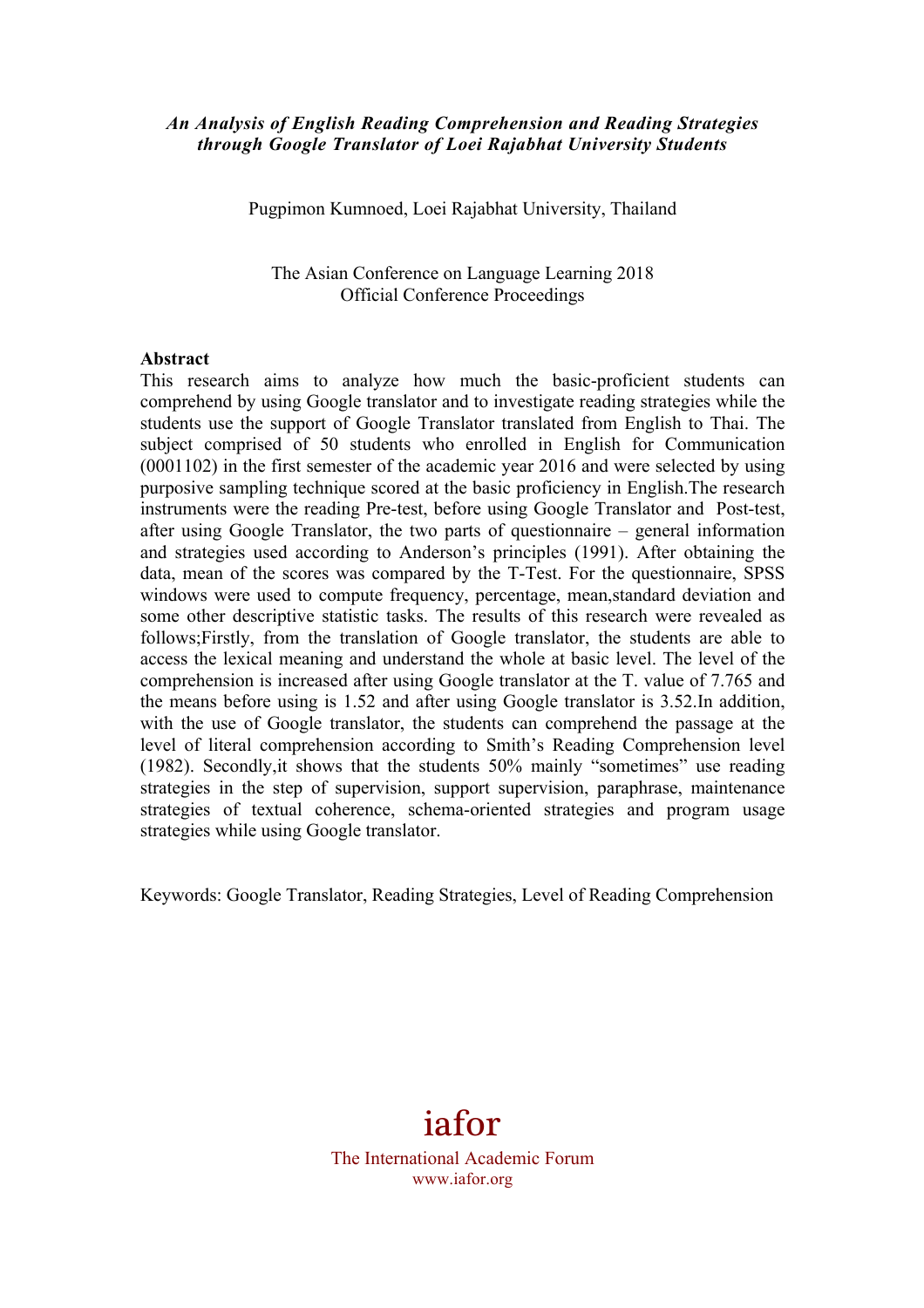### **Introduction**

In an academic field, reading is inevitable for the students. However, by reference to the research of reading English. In Thailand, we are unable to reject that Google Translator plays a very vital role for the readers, especially with the basic skill of the readers in English. Even Google Translator has not been suitable with every text and situations, the readers mostly accept that they use it in order to support reading to get a quick and rough understanding. Free service of Google Translator is considered to be the best alternative for them because it can assist them to understand more quickly. Therefore, this program is used in a widespread range and there is no exception for the students who need to do the assignments in English subject. Nevertheless, most of the students are unable to read comprehensively due to their background of English is in the basic level. What can be seen is that their assignments are completed by the copy and paste method. It is appeared that they could not understand perfectly in what they have read. As a result, they cannot develop their English reading skill from the assignments. In order to reinforce English reading skill for the low-proficient students who always use the Google translator to complete their assignments in English, I have a concept of analyzing how much they can understand by the helping of Google translator because they have a very limited knowledge about vocabularies, grammar and so on. This is to be the resource to find out more about the method that can develop their reading skills from Google translator.

## **The Objectives of the Research**

1. To analyze the level of the comprehension of the basic-proficient students when reading English and using the support of Google translator program translated from English to Thai

2. To investigate reading strategies while the students reading and using the support of Google translator translated from English to Thai.

### **Research Questions**

- 1. In what level of the reading comprehension Google translator can be able to help the basic-proficient students.
- 2. What reading strategies do the basic-proficient students employ while using Google translator

### **Literature Review**

#### **Reading Strategies**

Reading strategies means the methods we have chosen carefully in order to achieve the goal in reading. The strategies of reading can be related to the information of the message and to what we have already known about the that topic. The proficient reader can be able to employ the information in order to comprehend the specific text in a more deeply method. The reader will employ the background knowledge and experiences in order to apply the message and build up in their own understanding or probably to solve the solution and related from the reading experiences to the next message. The strategies is a consciousness and careful thinking and can be able to supervise, evaluate and sometimes it's a concealed method and become the reader's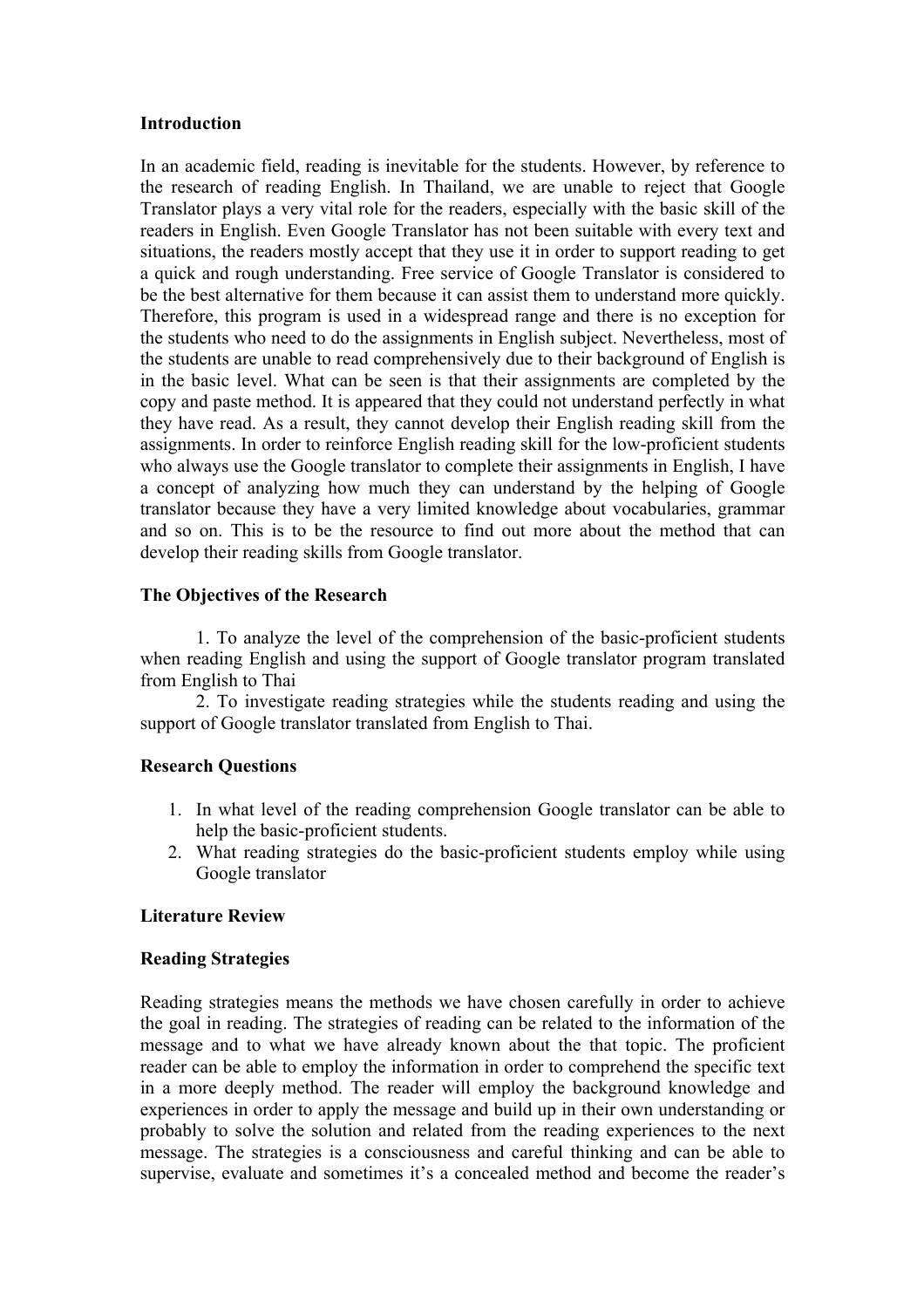skills and finally were used automatically (Paris, Wasik & Turner, 1991 Garner, Macready, and Wagoner)

Anderson (2002) introduced the effective strategies in order to develop ones' own comprehension as follows;

- Scanning reading method in order to find the specific information and the reader need to read the text quickly and don't need to read every word, the reader may pause to find the needed information.
- Predicting, the readers need to guess the whole content from the titles and guess what's the text about.
- Using Subtitles , the readers need to apply the knowledge from the topic and the subtitles to predict the main idea provided in the text
- Skimming, the reader need to read the text quickly and skip the unknown words or the readers need to read all the words quickly just to know the rough main idea from the text.
- To realize the order of the situation, days and times are probably shown by the words, first, next, then, later, finally or today. To know these kinds of words may support the reader to perceive the information they need quickly.
- To indicate the main idea of each paragraph, each paragraph provide the main idea which to give the important information. Mostly, the first sentence and the second sentence of each paragraph mostly to give the whole main idea of the text.

# **Anderson's Reading Strategies (1991)**

According to Anderson's reading strategies (1991), the strategies is not only to know them but the readers need to know how to use those strategies, then, they can be able to combine with their own strategies and apply those principle. The readers who know how to use the strategies tend to understand more. To categorize each strategies, Anderson (1991) just adjusts and introduce 26 items and to apply with this research. The strategies in the steps of the Supervision

- 1. To realize that we are unable to understand
- 2. To aware we are unable to understand some part of the text
- 3. To aware that we can understand some part of the text
- 4. To adjust the rapid of the reading for comprehension
- 5. To ask the questions
- 6. To predict the meaning of the words and some content of the text
- 7. To refer to the vocabulary's list which is hard to understand
- 8. To confirm the summary
- 9. To refer to the lining previous text.
- 10. To improve their own strategies of their own

The strategies in the step of the support

- 11. To skip the unknown words
- 12. To realize that they need the dictionary or the translation to support
- 13. To be able to find the specific words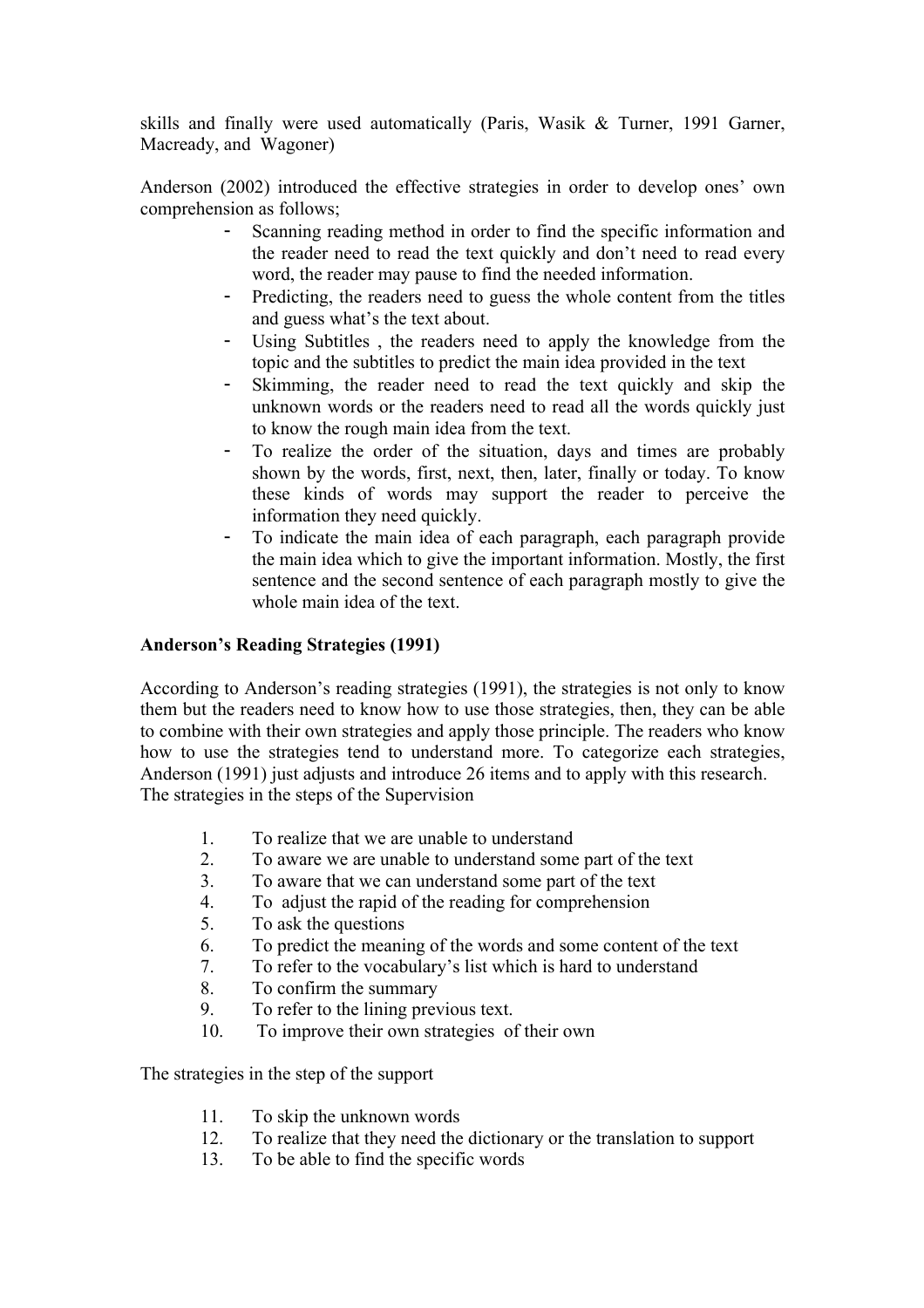The strategies in the step of the paraphrase

14. To use the same roots between L1 and L2 in order to make understanding

- 15. To categorize the vocabulary in the group
- 16. L1 To translate the words into the first language
- 17. To summarize the reading text.

The step of the maintenance strategies of textual coherence

- 18. To read repeatedly
- 19. To predict the words from the context
- 20. To read forward quickly

The Schema-oriented Strategies

- 21. To use the world knowledge
- 22. To realize that they have no background knowledge
- 23. To relate with their own background knowledge
- 24. To predict the presented information from the text
- 25. To predict without any clues

In order to investigate, how do the reader use the Google translator with the strategies? Because all step of the strategies might work simultaneously which cannot exactly divide as one method.

### **The Level of the Reading of Comprehension**

We can divide the level of the reading by the objectives and the proficiency of the reader who can understand the text. Smith(1982) divides the comprehension in four levels as follows:

- 1. Literal comprehension is to perceive the literal meaning of the words from the dictionary. We can perceive the meaning by having no interpretation or reading between the line.
- 2. The interpretation, in this level, the meaning is not a literal meaning but the reader has to try to understand the real implication without a direct statement. The readers also need to read and think of what is not appearing in the line and need an additional skills; for example, to interpret from the picture, to compare and contrast, to put the situation in order, to find the cause and reason, to catch the main idea, to predict, to summarize, to comprehend the characters and to understand the writer's objectives.
- 3. Critical reading, this level of the reading is to differentiate the fact and to analyze and evaluate what they have read. In order to approach the level of the critical reading, the reader firstly need to understand the literal meaning, to understand the meaning from the interpretation, after they interpret, they have to compare the meaning with their own background knowledge. They also need the criteria to evaluate the meaning and decide that they will accept or believe or not. Moreover, they need to adjust the structure of their knowledge and their attitude according to what they have read.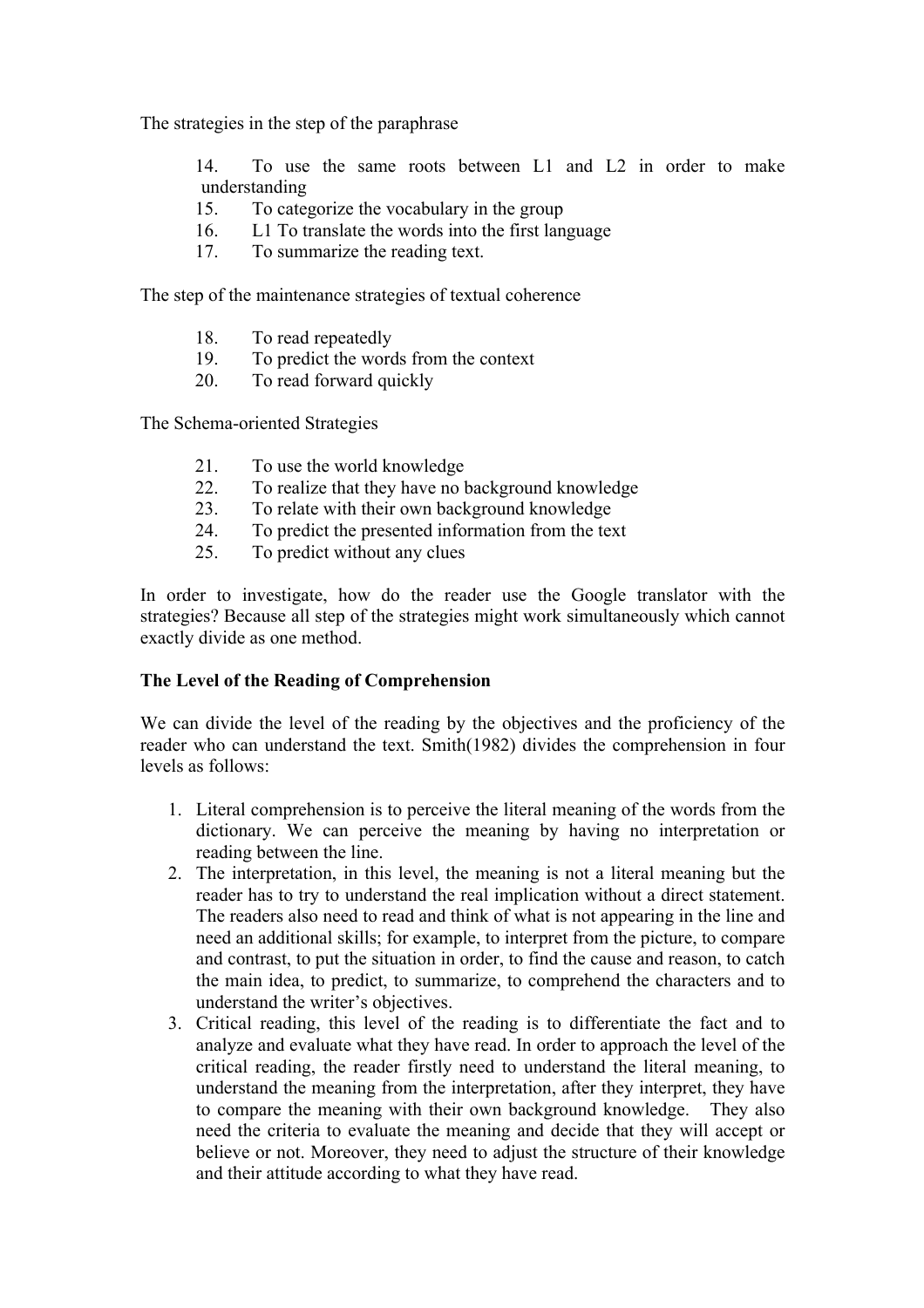4. Creative Reading, to read with the comprehension is not only to adjust the information structure or the attitude but also to bring the knowledge to employ in the different situation properly. In the process of education, the students might not bring the concept to use certainly ;for example, the appreciation of the literature, this process might not happen suddenly but their appreciation might happen after a year.

## **Machine Translation**

Google translator is outstanding in the group of machine translation. It is different from other form of the translation because it can be evaluated by the statistic system. Lima (2011) stated that Google Translator is the most efficient tool in the translation machine "Our System takes a different approach: we feed the computer billions of words of text, both monolingual text in the target language, and aligned text consisting of examples of human translations between the languages. They apply statistical learning techniques to build a translation model.

Above all, Google translator is different from other kind of machine translation. The system will be installed more than thousand words and messages in target language. All the messages will be arranged by the users between the languages. So, we can apply the method of learning and the statistics in order to set the format of the translation which is assessed in the fair level.

## **Limitations of Machine Translation**

The problems of the machine translator are the language structure such as tense, preposition, semantics or pragmatic or the unclear vocabulary. When talking about Machine translation, no matter how much software of the translation effective, it can't replace the skillful professional translator. The reason why the Google translator have no efficiency like a human are because some words have various meaning depend on the context which make the translation unclear. It is not important the computer work rapidly or not. The main problem is not about the electronic but it is the linguistic problem. The most difficult format of the program is to arrange and to match the word in each language from a ton of vocabulary and idiom provided in the system. (Hutchins,2003)

These are some example of errors found in translation from English to Thai:

# **English Text**

One of my favorite vacation places is Mexico. I really like the weather there because it never gets cold. The people are very nice too. They never laugh at my bad Spanish. The food is really good. Mexico City is a very interesting place to visit. It has some great museums and lots of fascinating old buildings. The hotels are too expensive to stay but there are more affordable options. For example, you can stay at one of the beach resorts like Acapulco. If you are planning to visit Mexico, you should definitely see the Mayan temples near Merida.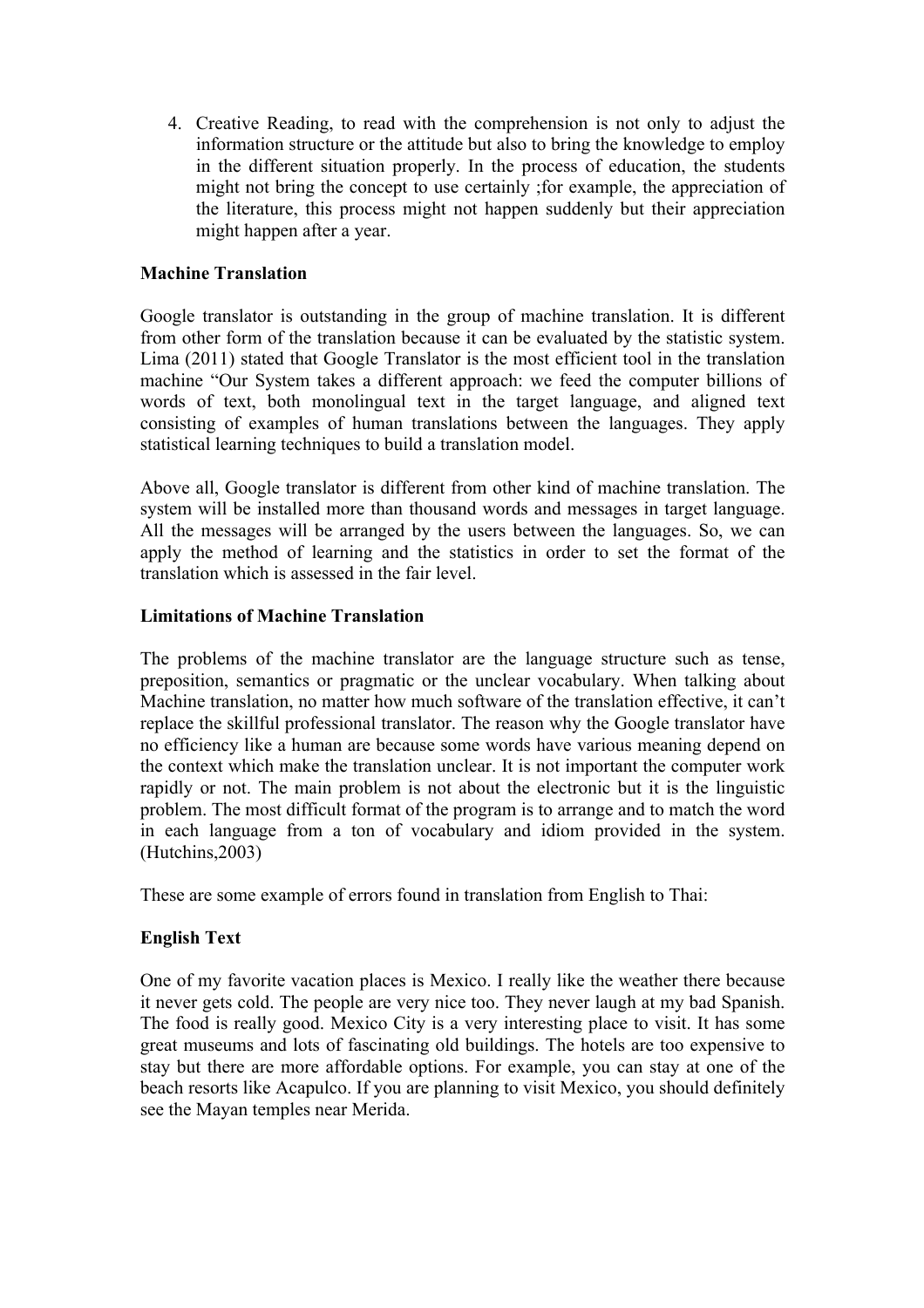# **Translated Text from English to Thai**

หนึ่งในสถานที่พักผ่อนที่ชื่นชอบของฉันคือเม็กซิโก ผมชอบสภาพอากาศที่นั่นเพราะมันไม่เคยได้รับเย็น คนที่มีความดีมากเกิน ไป พวกเขาไม่เคยหัวเราะเยาะส เปน ไม่ดีของฉัน อาหารเป็นสิ่งที่ดีจริงๆ เม็กซิโกซิตี้เป็นสถานที่ที่น่าสนใจมากที่จะเยี่ยมชม มันมีพิพิธภัณฑ์ที่ดีบางอย่างและจำนวนมากของอาคารเก่าแก่ที่น่าสนใจ โรงแรมที่มีราคาแพงเกินไปที่จะอยู่ แต่มีตัวเลือกราคาไม่แพงมาก ตัวอย่างเช่นคุณสามารถเข้าพักที่หนึ่งในรีสอร์ทริมชายหาดเช่น  $\rm\,Acapulco$  หากคุณกำลังวางแผนที่จะไปเม็กซิโกคุณแน่นอนควรจะเห็นวัดของชาวมายันที่อยู่ใกล้  $\rm\,Merida$ 

From the above translation, the common error found on the Google translator was the collocation "get cold" in which every word was translated separately from each other. That being the case, "get" and "cold" was translated into "ได้รับเย็น," making the translation of the entire sentence awkward and unnatural. Another example is when the sentence was not put in a correct order; however, it is understandable after it was translated. "Lots of fascinating old buildings" is one of those examples as its translation reads "มันมีพิพิธภัณฑ์ที่ดีบางอย่างและจำนวนมากของอาคารเก่าแก่ที่น่าสนใจ" – which makes perfect sense, despite the disarrangement of these words.

# **Research Methodology**

# **Research Design**

Quasi-Experimental design in the form of Pre-test Post-test is used to compare the results before and after the use of a Google translator. A research methodology is divided into the following steps:

Step 1 - Conduct a test to identify a group of students whose English skills are at the pre-intermediate level. A Pre-test will be employed to select 50 students whose scores are considered to be low and below average. The reason why students whose English skills are above average (intermediate, good, and excellent) will not be chosen for this study is because students of these levels can read information comprehensibly without the use of a Google Translator. All research participants will be drawn from a group of students who have a low level of reading comprehension since they do not sufficiently possess vocabulary and grammar knowledge. Therefore, this research population will elucidate to what extent the use of Google Translator can increase their comprehension.

Step 2 - Take a reading test comprised of a given paragraph to gauge the level of reading comprehension without using a Google translator toolkit.

Step 3 - Take a reading test comprised of the same paragraph as given in Step 2 by using a Google translator toolkit.

Step 4 – Complete a questionnaire on the impact of reading strategies on the level of comprehension. The questionnaire is modified in parallel with that of Anderson (1991).

Step 5 – Compare the scores before and after the use of a Google Translator toolkit in an attempt to identify the changes in the level of comprehension before and after the use of Google Translator in line with set objectives.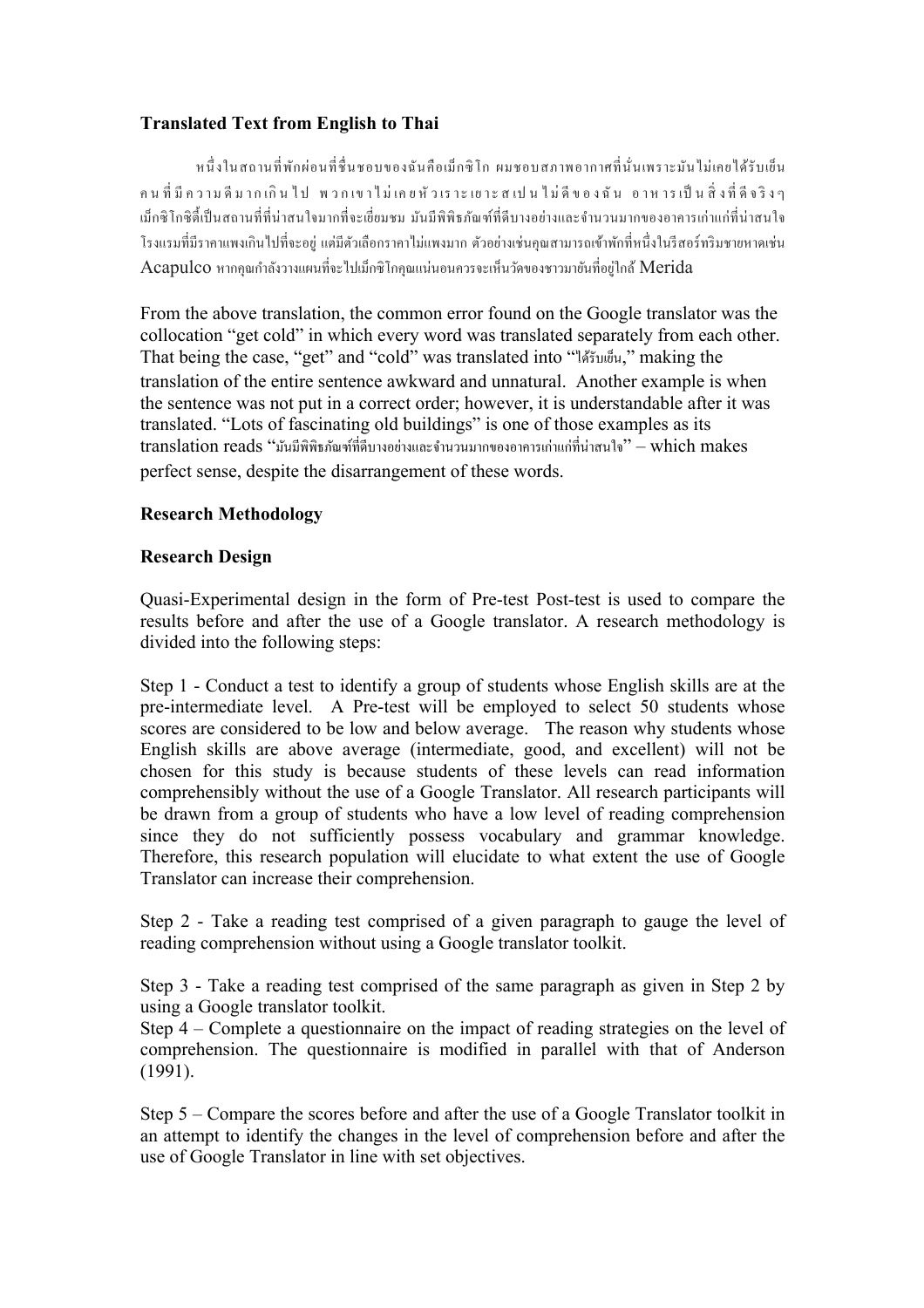Step 6 – Analyze information gleaned from the aforementioned questionnaire completed with the assistance of Google Translator.

Step 7 – Analyze the results before and after the use of a Google Translator, so as to identify the increasing level of comprehension following the use of Google Translator, as well as to find the mean of the differences.

| $\overline{\phantom{0}}$<br>Group                                                                                                                                                                                                                                                                                                                                                 | D<br>test<br>$\bm{\nu r}$ $\bm{\alpha}$<br>- 11<br>ັ | m<br>reatment | `ost-test    |
|-----------------------------------------------------------------------------------------------------------------------------------------------------------------------------------------------------------------------------------------------------------------------------------------------------------------------------------------------------------------------------------|------------------------------------------------------|---------------|--------------|
| $\mathbf$ $\mathbf$ $\mathbf$ $\mathbf$ $\mathbf$ $\mathbf$ $\mathbf$ $\mathbf$ $\mathbf$ $\mathbf$ $\mathbf$ $\mathbf$ $\mathbf$ $\mathbf$ $\mathbf$ $\mathbf$ $\mathbf$ $\mathbf$ $\mathbf$ $\mathbf$ $\mathbf$ $\mathbf$ $\mathbf$ $\mathbf$ $\mathbf$ $\mathbf$ $\mathbf$ $\mathbf$ $\mathbf$ $\mathbf$ $\mathbf$ $\mathbf$ $\mathbf$ $\mathbf$ $\mathbf$ $\mathbf$ $\mathbf$ | m                                                    | ∡⊾            | $\mathbf{m}$ |
| Experiment                                                                                                                                                                                                                                                                                                                                                                        | л.                                                   |               | + ∠          |

# **Figure 1: One Group Pre-test Post-test Design**

Symbols used in One Group Pre-test Post-test Design

T1 denotes a test before the use of a translation tool.

X denotes a test with the use of Google Translator.

T2 denotes a test after the use of Google Translator.

### **Population and Sample Group**

The population used in this study is comprised of 50 basic-proficiency in English Students of Loei Rajabhat University students (Normal Program), all of whom enrolled in the English for Communication course. Subsequently, a Purposive Sampling method will be used to select a group of 50 students whose scores are considered to be low after taking pre-intermediate reading tests.

### **Research Instruments**

Pre-test will be used to select a group of students who are low-proficient readers of English,10 items of pre-and-post using google translator test to find out level of comprehension according to Smith(1982) , the 28 items of questionnaire under 6 strategies according to Anderson (1991)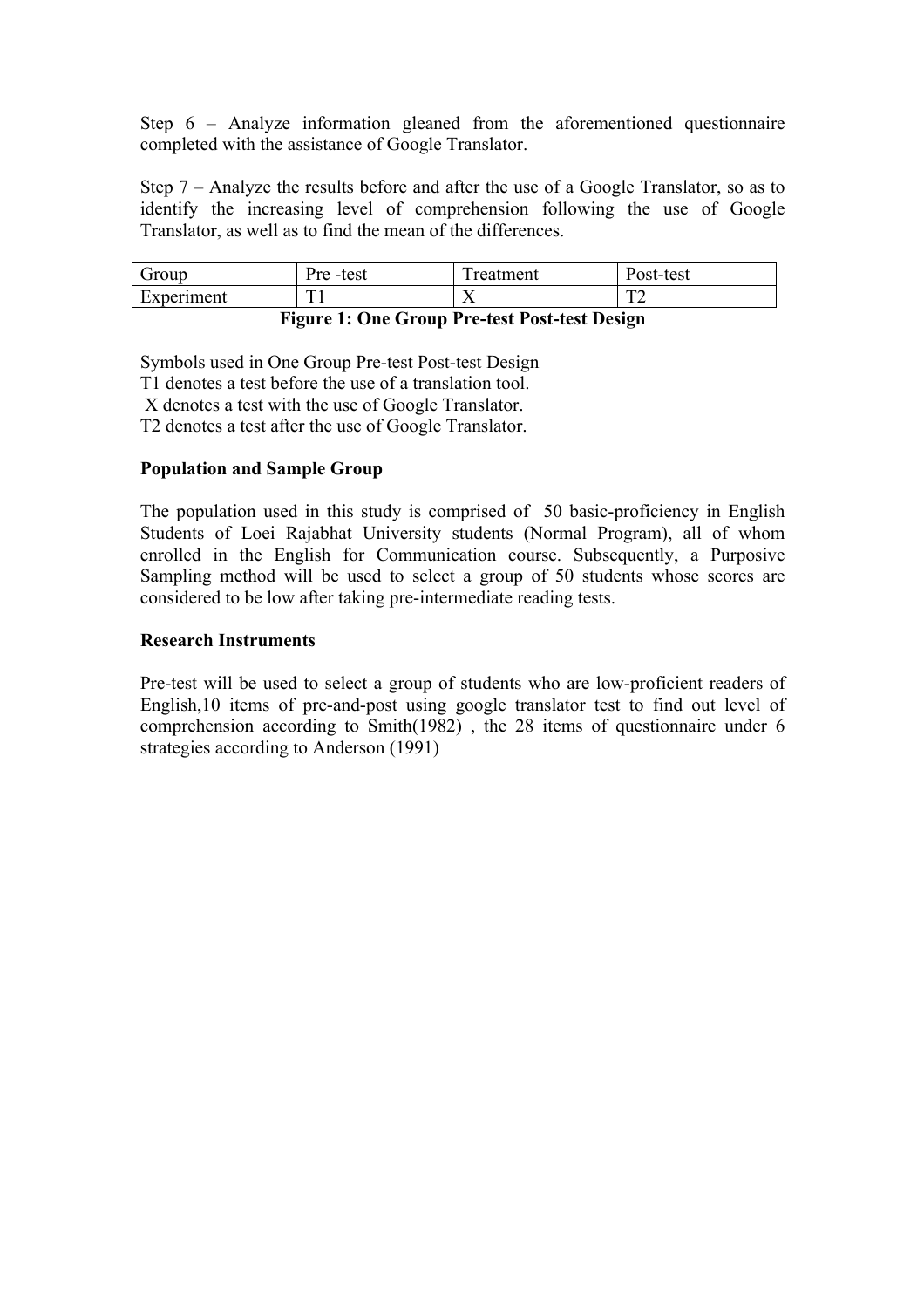## **Findings**

|                                     | N  | $\bar{x}(10)$ | <b>SD</b> |       | Sig. |
|-------------------------------------|----|---------------|-----------|-------|------|
| Before the use                      | 50 | 1.52          | 0.931     |       |      |
| of Google                           |    |               |           |       |      |
| Translator                          |    |               |           | 7.765 | .000 |
| After the use of $\vert 50 \rangle$ |    | 3.52          | 1.515     |       |      |
| Google                              |    |               |           |       |      |
| Translator                          |    |               |           |       |      |

| Figure 2: The means and standard deviations show the statistics of a dependent  |
|---------------------------------------------------------------------------------|
| t-test, comparing the scores before and after the use of Google Translator by a |
| group of students.                                                              |

The data from Table 9 show that the average score of students prior to the use of a Google Translator is 1.52 out of 10, with the standard deviation standing at 0.931 percent. However, after the use of Google Translator, students get a higher average score of 3.52, with the standard deviation standing at 1.536 percent. The T score equals 7.765, while the Sig. (2 tailed) value is .000, which is less than the significance level (.005). In conclusion, it can be extrapolated that the scores before and after the lesson are correlated.

| Questions             | Number of students       | Number of students who     | Difference |
|-----------------------|--------------------------|----------------------------|------------|
| Number                | who provide correct      | provide correct answers    |            |
| #                     | answers prior to the use | after the use of GT $(\%)$ |            |
|                       | of GT $(\%)(N=50)$       | $(N=50)$                   |            |
|                       | 2(4%)                    | $10(20\%)$                 | 8(16%)     |
| $\overline{2}$        | 35 $(70\%)$              | 42 (84%)                   | 7(14%)     |
| 3                     | 4(8%)                    | $20(40\%)$                 | 16(32%)    |
| $\overline{4}$        | 4(8%)                    | 26(52%)                    | 22(44%)    |
| 5                     | $0(0\%)$                 | $1(2\%)$                   | $1(2\%)$   |
| 6                     | 2(4%)                    | 3(6%)                      | $1(2\%)$   |
| 7                     | $1(2\%)$                 | $15(30\%)$                 | 14(28%)    |
| 8                     | 13(26%)                  | 36(72%)                    | 23(46%)    |
| 9                     | 8(16%)                   | 12(24%)                    | 4(8%)      |
| 10                    | $10(20\%)$               | 13(26%)                    | 3(6%)      |
| Average<br>of correct | 16%                      | 33%                        | 17%        |
| answers               |                          |                            |            |

**Figure 3: The number of students who provide correct answers to each question when Google Translator is used to assist with their reading comprehension.**

The data from Table 10 show 70 percent of the students provide correct answers to question number 2 prior to the use of GT, while 26 percent of them provide correct answers to question number 8. 20 percent of them provide correct answers to question number 10. It should also be noted that none of the students are able to provide correct answers to question number 5. On the other end, following the use of Google Translator, 84 percent of the students are able to provide correct answers to question number 2, while 72 percent of them are able to provide correct answers to question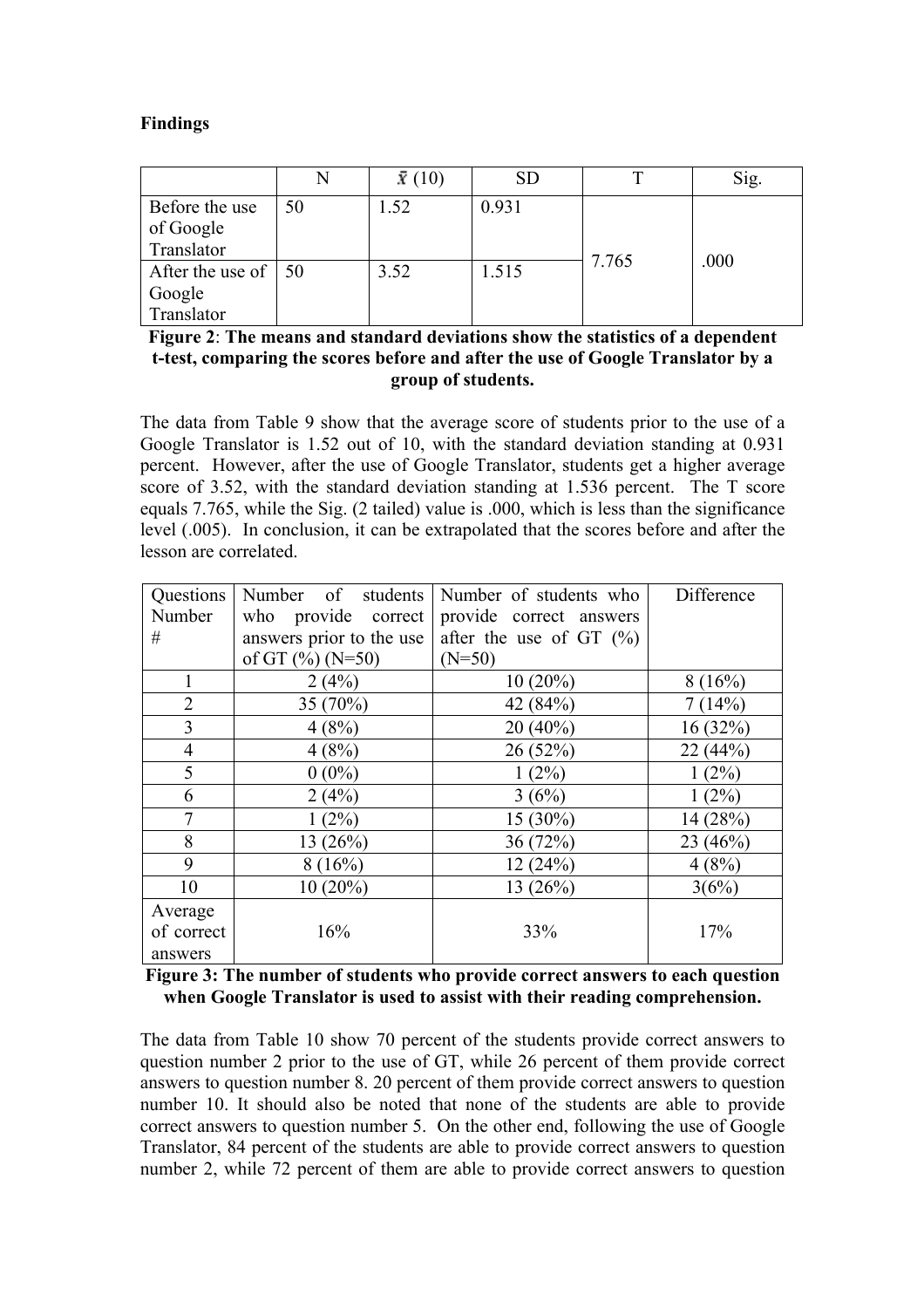number 8. 52 percent of them also answer question number 4 correctly. Nonetheless, only 2 percent of the students is able to provide correct answers to question number 5.

|                                                                                                                             |                     | Frequency of Reading Strategies in Conjunction with the Use<br>of Google Translator (Percent) |                      |                        |                        |      |           |           |
|-----------------------------------------------------------------------------------------------------------------------------|---------------------|-----------------------------------------------------------------------------------------------|----------------------|------------------------|------------------------|------|-----------|-----------|
| Reading Strategies                                                                                                          | Never<br>(1)        | Almost<br>Never<br>(2)                                                                        | Someti<br>mes<br>(3) | Fairly<br>Often<br>(4) | Very<br>Often<br>(5)   | Mean | Meaning   | <b>SD</b> |
| Supervision                                                                                                                 |                     |                                                                                               |                      |                        |                        |      |           |           |
| 1. What Google Translator translates can help students<br>understand what they read                                         | (2%)                | (2%)                                                                                          | 12<br>(24%)          | 31<br>(62%)            | 5<br>$(10\%)$          | 3.76 | Often     | 0.744     |
| 2. Students can identify the parts that they understand<br>and do not understand when they make use of Google<br>Translator | (2%)                | 2<br>(4%)                                                                                     | 26<br>(52%)          | 18<br>(36%)            | 3<br>(6%)              | 3.40 | Sometimes | 0.756     |
| 3. Google Translator helps to improve students'<br>reading speed.                                                           | 3<br>(6%)           | $\Omega$<br>$(0\%)$                                                                           | 17<br>(34%)          | 28<br>(56%)            | $\overline{c}$<br>(4%) | 3.52 | Often     | 0.839     |
| 4. Students can raise additional questions when it<br>comes to the topics that they read.                                   | (2%)                | 4<br>(8%)                                                                                     | 20<br>$(40\%)$       | 25<br>$(50\%)$         | $\Omega$<br>$(0\%)$    | 3.38 | Sometimes | 0.725     |
| 5. Students can predict the content of the articles they<br>read.                                                           | $\Omega$<br>$(0\%)$ | $\overline{4}$<br>(8%)                                                                        | 25<br>$(50\%)$       | 18<br>(36%)            | 3<br>(6%)              | 3.40 | Sometimes | 0.728     |
| 6. Students can guess the meaning of vocabulary from<br>the context they read.                                              | $\theta$<br>$(0\%)$ | 3<br>(6%)                                                                                     | 26<br>(52%)          | 20<br>$(40\%)$         | 1<br>(2%)              | 3.38 | Sometimes | 0.635     |

|                                                                                                                                                                                            |              | Frequency of Reading Comprehension Strategies in Conjunction<br>with the Use of Google Translator (Percent) |                  |                        |                      |      |                 |           |
|--------------------------------------------------------------------------------------------------------------------------------------------------------------------------------------------|--------------|-------------------------------------------------------------------------------------------------------------|------------------|------------------------|----------------------|------|-----------------|-----------|
| Reading Strategies                                                                                                                                                                         | Never<br>(1) | Almost<br>Never<br>(2)                                                                                      | Sometimes<br>(3) | Fairly<br>Often<br>(4) | Very<br>Often<br>(5) | Mean | Meaning         | <b>SD</b> |
| Support                                                                                                                                                                                    |              |                                                                                                             |                  |                        |                      |      |                 |           |
| 7. Students skip the vocabulary that they do not know<br>while reading for comprehension.                                                                                                  | 4<br>(8%)    | 5<br>$(10\%)$                                                                                               | 22<br>(44%)      | 14<br>(28%)            | 5<br>$(10\%)$        | 3.22 | Sometim<br>es   | 1.036     |
| 8.<br>Translator<br>When<br>Google<br>provide<br>cannot<br>comprehensible translation, students attempt to look<br>for extra definitions from either electronic or online<br>dictionaries. | (2%)         | 5<br>$(10\%)$                                                                                               | 15<br>$(30\%)$   | 24<br>(48%)            | 5<br>$(10\%)$        | 3.54 | Fairly<br>Often | 0.885     |

|                                                                                                                                                              | Frequency    | of Reading Comprehension<br>Conjunction with the Use of Google Translator (Percent) |                      |                        |                      |      |               |           |
|--------------------------------------------------------------------------------------------------------------------------------------------------------------|--------------|-------------------------------------------------------------------------------------|----------------------|------------------------|----------------------|------|---------------|-----------|
| Reading Strategies                                                                                                                                           | Never<br>(1) | Almost<br>Never<br>(2)                                                              | Someti<br>mes<br>(3) | Fairly<br>Often<br>(4) | Very<br>Often<br>(5) | Mean | Meaning       | <b>SD</b> |
| Paraphrase                                                                                                                                                   |              |                                                                                     |                      |                        |                      |      |               |           |
| 9. Students connect words that they know in Thai with<br>those in English; for instance, Fire $-$ ' $\mathbb{N}$ and Rim $-\hat{\mathfrak{z}}\mathfrak{u}$ . | 3<br>(6%)    | 8<br>(16%)                                                                          | 23<br>(46%)          | 16<br>(32%)            | $\theta$<br>$(0\%)$  | 3.04 | Sometime<br>S | 0.856     |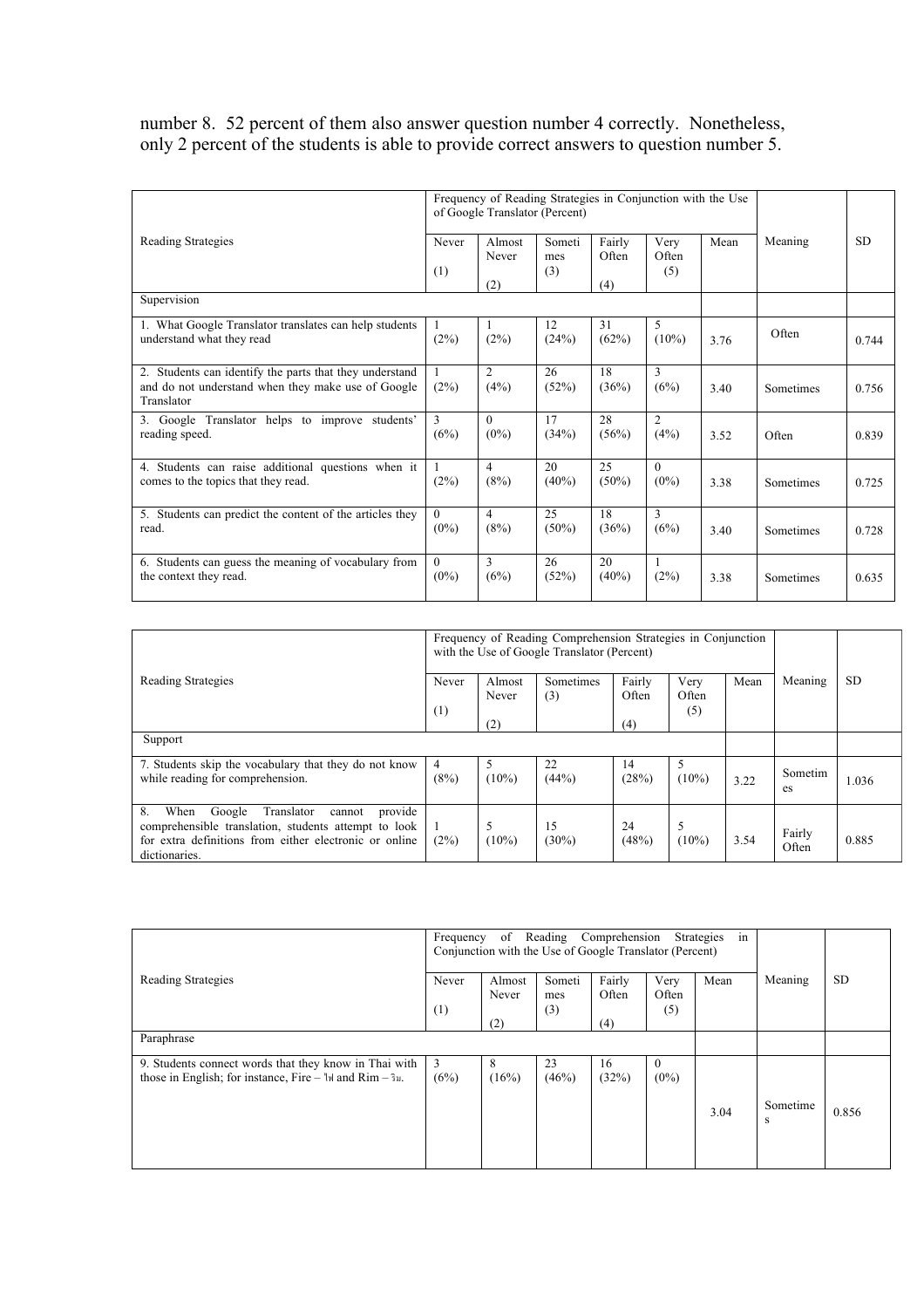| 10. Students can identify the form of each vocabulary<br>such as noun, verb, and adverb. | (8%)  | 14%  | 22<br>(44%) | 16<br>(32%) | (2%  | 3.06 | Sometime | 0.935 |
|------------------------------------------------------------------------------------------|-------|------|-------------|-------------|------|------|----------|-------|
| 11. Students instantaneously know that a message is<br>translated into Thai correctly.   | (4%)  | 14%  | (34%)       | 22<br>(44%) | (4%) | 3.30 | Sometime | 0.909 |
| 12. Students can summarize overall points when they<br>finish reading.                   | (10%) | (8%) | (34%)       | 23<br>(46%) | (2%  | 3.22 | Sometime | 0.996 |

|                                                                                                      | Frequency | Reading Comprehension<br>of<br>Conjunction with the Use of Google Translator (Percent) |                |                 |                     |            |                  |           |  |
|------------------------------------------------------------------------------------------------------|-----------|----------------------------------------------------------------------------------------|----------------|-----------------|---------------------|------------|------------------|-----------|--|
| Reading Strategies                                                                                   | Never     | Almost<br>Never                                                                        | Someti<br>mes  | Fairly<br>Often | Very<br>Often       | Mean<br>A. | Meaning          | <b>SD</b> |  |
|                                                                                                      | (1)       | (2)                                                                                    | (3)            | (4)             | (5)                 |            |                  |           |  |
| Maintenance Strategies of Textual Coherence                                                          |           |                                                                                        |                |                 |                     |            |                  |           |  |
| 13. Students attempt to review the content after using<br>Google Translator.                         | (2%)      | (14%)                                                                                  | 9<br>(18%)     | 31<br>(62%)     | 2<br>(4%)           | 3.52       | Fairly Often     | 0.86<br>3 |  |
| 14. Students attempt to predict the story based on the<br>context while using Google Translator.     | (2%)      | 4<br>(8%)                                                                              | 20<br>$(40\%)$ | 25<br>$(50\%)$  | $\theta$<br>$(0\%)$ | 3.50       | Fairly<br>Often  | 0.88<br>6 |  |
| 15. Students stop reading and use Google Translator<br>each time they do not understand the content. | (2%)      | 8<br>(16%)                                                                             | 19<br>(38%)    | 18<br>(36%)     | 4<br>(8%)           | 3.32       | <b>Sometimes</b> | 0.91      |  |

|                                                                                                                                           | Frequency              | Reading Comprehension<br>of<br>Conjunction with the Use of Google Translator (Percent) | Strategies<br>in     |                 |                      |           |               |           |
|-------------------------------------------------------------------------------------------------------------------------------------------|------------------------|----------------------------------------------------------------------------------------|----------------------|-----------------|----------------------|-----------|---------------|-----------|
| Reading Strategies                                                                                                                        | Never<br>(1)           | Almost<br>Never                                                                        | Someti<br>mes<br>(3) | Fairly<br>Often | Very<br>Often<br>(5) | Mean<br>× | Meaning       | <b>SD</b> |
| Schema-Oriented Strategies                                                                                                                |                        | (2)                                                                                    |                      | (4)             |                      |           |               |           |
| 16. Students connect the content with their personal<br>experience while reading for comprehension with the<br>help of Google Translator. | 3<br>(6%)              | 4<br>(8%)                                                                              | 22<br>(44%)          | 19<br>(38%)     | 2<br>(4%)            | 3.26      | Sometime<br>S | 0.899     |
| 17. Students are aware that they do not have the<br>experience-based knowledge of the story they read<br>while using Google Translator.   | 5.<br>$(10\%)$         | 3<br>(6%)                                                                              | 25<br>$(50\%)$       | 15<br>$(30\%)$  | 2<br>(4%)            | 3.12      | Sometime<br>S | 0.961     |
| 18. Students guess the definition of words by not<br>taking anything into consideration.                                                  | 2<br>(4%)              | 17<br>(34%)                                                                            | 17<br>(34%)          | 11<br>(22%)     | 3<br>(6%)            | 2.92      | Sometime<br>S | 0.986     |
| 19. Students believe everything Google Translator<br>provides without taking anything into consideration.                                 | $\overline{4}$<br>(8%) | 16<br>(32%)                                                                            | 16<br>(32%)          | 11<br>(22%)     | 3<br>(6%)            | 2.86      | Sometime<br>S | 0.986     |

|                                                                                                                            | Frequency              | of Reading Comprehension<br>Conjunction with the Use of Google Translator (Percent) | Strategies<br>in |                 |               |                                  |                 |       |  |
|----------------------------------------------------------------------------------------------------------------------------|------------------------|-------------------------------------------------------------------------------------|------------------|-----------------|---------------|----------------------------------|-----------------|-------|--|
| Reading Strategies                                                                                                         | Never                  | Almost<br>Never                                                                     | Someti<br>mes    | Fairly<br>Often | Very<br>Often | Mean<br>$\mathcal{X}_\mathrm{c}$ | Meaning         | SD.   |  |
|                                                                                                                            | (1)                    | (2)                                                                                 | (3)              | (4)             | (5)           |                                  |                 |       |  |
| Google Translator (Program Usage Strategies)                                                                               |                        |                                                                                     |                  |                 |               |                                  |                 |       |  |
| 20. Students attempt to switch the order of sentences to<br>increase their comprehension while using Google<br>Translator. | (2%)                   | $\overline{4}$<br>(8%)                                                              | 19<br>(38%)      | 20<br>$(40\%)$  | 6<br>(12%)    | 3.52                             | Fairly<br>Often | 0.886 |  |
| 21. Students attempt to guess the story when Google<br>Translator cannot make sense of the context.                        | (2%)                   | 4<br>(8%)                                                                           | 21<br>(42%)      | 19<br>(38%)     | 5<br>$(10\%)$ | 3.46                             | Sometime<br>S   | 0.862 |  |
| 22. Students translate short messages- one sentence at<br>a time.                                                          | $\overline{4}$<br>(8%) | 4<br>(8%)                                                                           | 19<br>(38%)      | 17<br>(34%)     | 6<br>(12%)    | 3.34                             | Sometime<br>S   | 1.062 |  |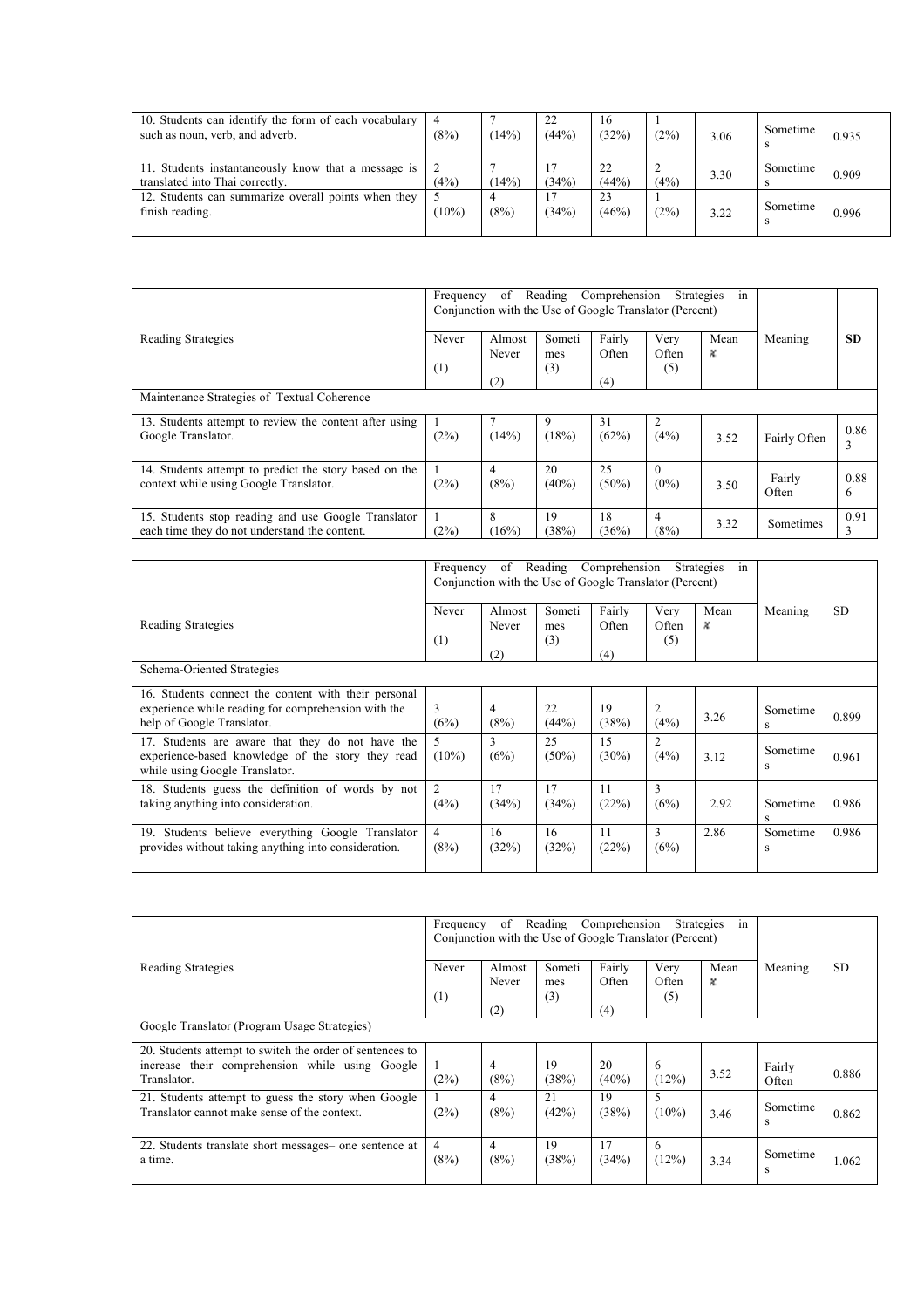| 23. Students translate easy-to-understand messages by<br>starting with main topics.                                                                                   | 2<br>(4%)           | 3<br>(6%)     | 19<br>(38%) | 22<br>(44%)    | $\overline{4}$<br>(8%)  | 3.46 | Sometime      | 0.885 |
|-----------------------------------------------------------------------------------------------------------------------------------------------------------------------|---------------------|---------------|-------------|----------------|-------------------------|------|---------------|-------|
| 24. Students attempt to omit non-lexical utterances<br>before using a translation program.                                                                            | 6<br>(12%)          | 6<br>(12%)    | 18<br>(36%) | 18<br>(36%)    | $\overline{2}$<br>(4% ) | 3.08 | Sometime<br>S | 1.066 |
| 25. Students attempt to change words or sentences until<br>they find appropriate ones when they realize the<br>translated sentences do not correspond to the context. | $\Omega$<br>$(0\%)$ | 10<br>(20%)   | 24<br>(48%) | 15<br>$(30\%)$ | (2%)                    | 3.14 | Sometime<br>s | 0.756 |
| 26. If students would like to translate many words, they<br>will type one word and hit enter after each word.                                                         | 5<br>$(10\%)$       | 10<br>(20%)   | 18<br>(36%) | 14<br>(28%)    | 3<br>(6%)               | 3.00 | Sometime      | 1.069 |
| 27. Prior to using Google Translator, students are<br>aware of either direct or connotative definitions of<br>those words.                                            | 2<br>(4%)           | 12<br>(24%)   | 21<br>(42%) | 14<br>(28%)    | (2%)                    | 3.00 | Sometime<br>s | 0.881 |
| 28. Prior to using the translation, students review all<br>sentences before and after they are translated by<br>Google Translator.                                    | 2<br>(4%)           | 5<br>$(10\%)$ | 17<br>(34%) | 20<br>$(40\%)$ | 6<br>(12%)              | 3.46 | Sometime<br>S | 0.973 |

## **Figure 4 : Mean, Percentile, and Standard Deviation for Reading Comprehension Strategies in Conjunction with the Use of Google Translator in Each Step**

From the table above, the result indicates that most student agree that Google translator help them to adjust their reading. Apart from that, the students 50% try to ask additional questions while reading and help google translator some part of it. Moreover,  $36\%$  can be able to guess the context of the text in order to support supervision. In additional, the students 48% mostly find the additional from electronic vocabulary or online dictionary in order to help understanding. In part of the step of paraphrase, most students summarize their own comprehension generally 46%. In the step of maintenance strategies of textual coherence, most students try to review after using Google translator. While using Google translator, most of the student try to guess from the context. In part of the level of schema oriented strategies, most of the student try to connect the content with their personal experience while reading for comprehension with the help of Google Translator. For program usage strategies, most of the students attempt to switch the order of sentences to increase their comprehension while using. Some of the students would like to translate many words, they will type one word and hit enter after each word. Least of the student aware that prior to using Google Translator, students are aware of either direct or connotative definitions of those words. Moreover, the student attempt to review the context after using GT and to predict the story in the maintenance strategies of textual coherence because they have no linguistic knowledge , so they tend to use their world knowledge during the process of reading. Also , they seem not to believe everything GT have translated.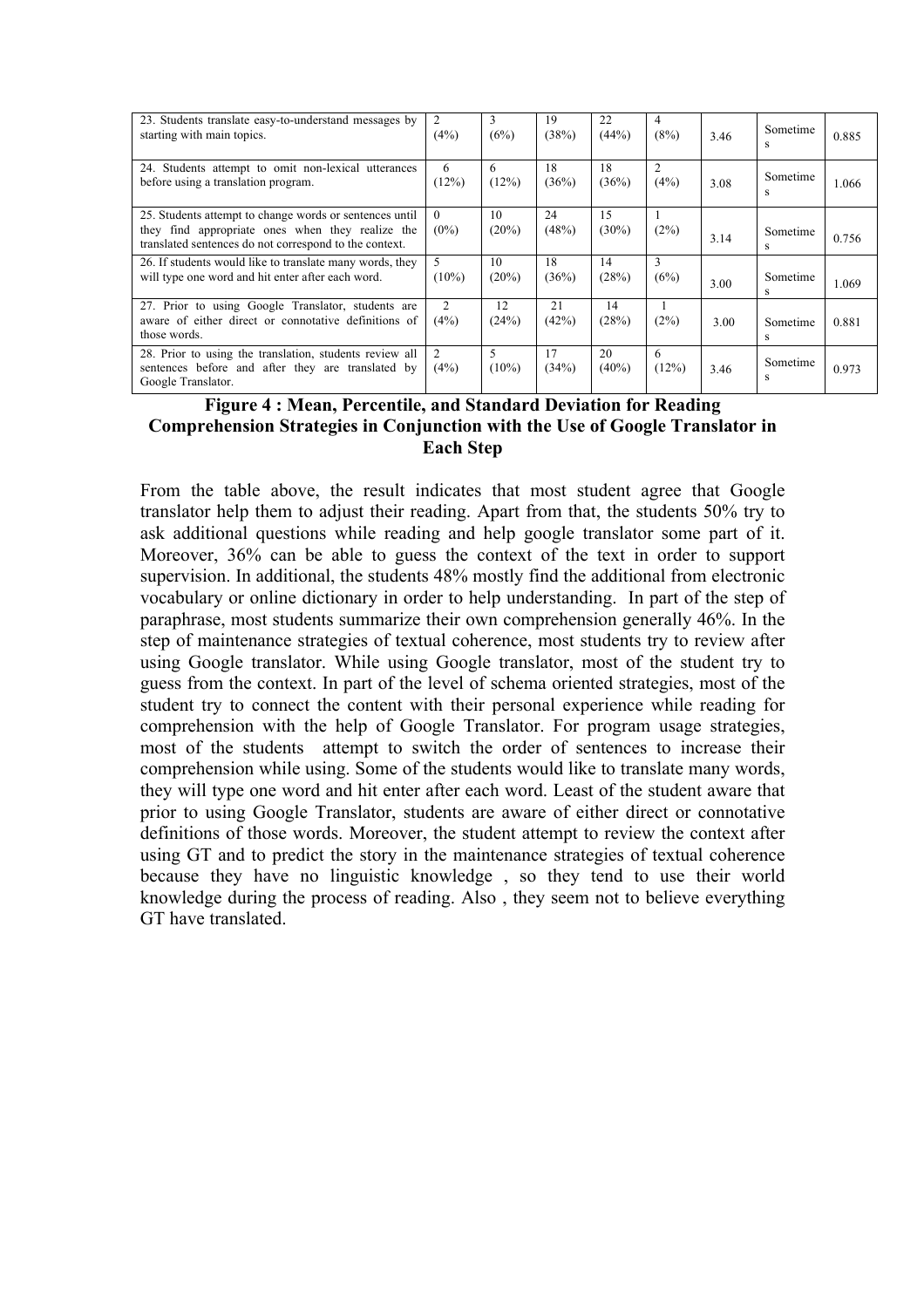#### **Discussion and Conclusion**



**Figure 5: The Level of Comprehension when Using Google translator**

The students get a higher score in comprehension after using GT, even when they have no linguistic knowledge. It can be extrapolated that the use of GT can make the students who have a basic English language skill understand the text partly -- the results of which are similar to the previous research. Karna and Vanmacher (2013) who explore GT on the translation of Chinese and English into Portuguese found that 62% can understand more than half of the text because, despite the fact that most of them do not have knowledge in either linguistics or culture. It was claimed that it is possible to use GT to aid in students' reading ability as it shows that their comprehension just reaches the level of "literal meaning" (Smith,1982). They tend to get a lower score in the items needed to be interpreted, or to be critical in item 5 and item 6. It can be stated that critical reading remains a common problem among Thai students. Moreover, they use "background knowledge" to aid in their comprehension in addition to using GT, so as to be able to answer the questions. As a result, although GT contributes to a mismatch in words, the students manage to use some strategies which involve predicting to help them to read and developing reading skills by guessing main ideas from titles, subtitles or pictures (Anderson,2002). In item 3, the difference value in the level of comprehension before and after using GT is 32%. This is because GT is able to translate clearly, and the students can get answers by the method of scanning. So, it needs only "literal comprehension" to answer the questions. In item 4, it increases by 44%, as the word "engage" has various meanings. In order to answer this question correctly, they need to take the context into consideration too. However, it shows that 40% of the students who provide wrong answers automatically choose the first meaning. This explains why they should not trust everything GT provides without due consideration. Also, it may be possible that the students are confused by the various meanings of those words. In item 5, the readers need the comprehension in the level of "Interpretation" because they cannot get the answer by just scanning. In item 6, only 6% can interpret it by means of using GT. In item 9, the question asks about the meaning of "play down" from the context. We know that "play down" is a phrasal verb which denotes "to downplay or to make things less important." Students also need a critical reading ability to evaluate and analyze the meaning because the GT did not give this meaning in Thai correctly. Most of the students choose the answer that translates "to play down the field" into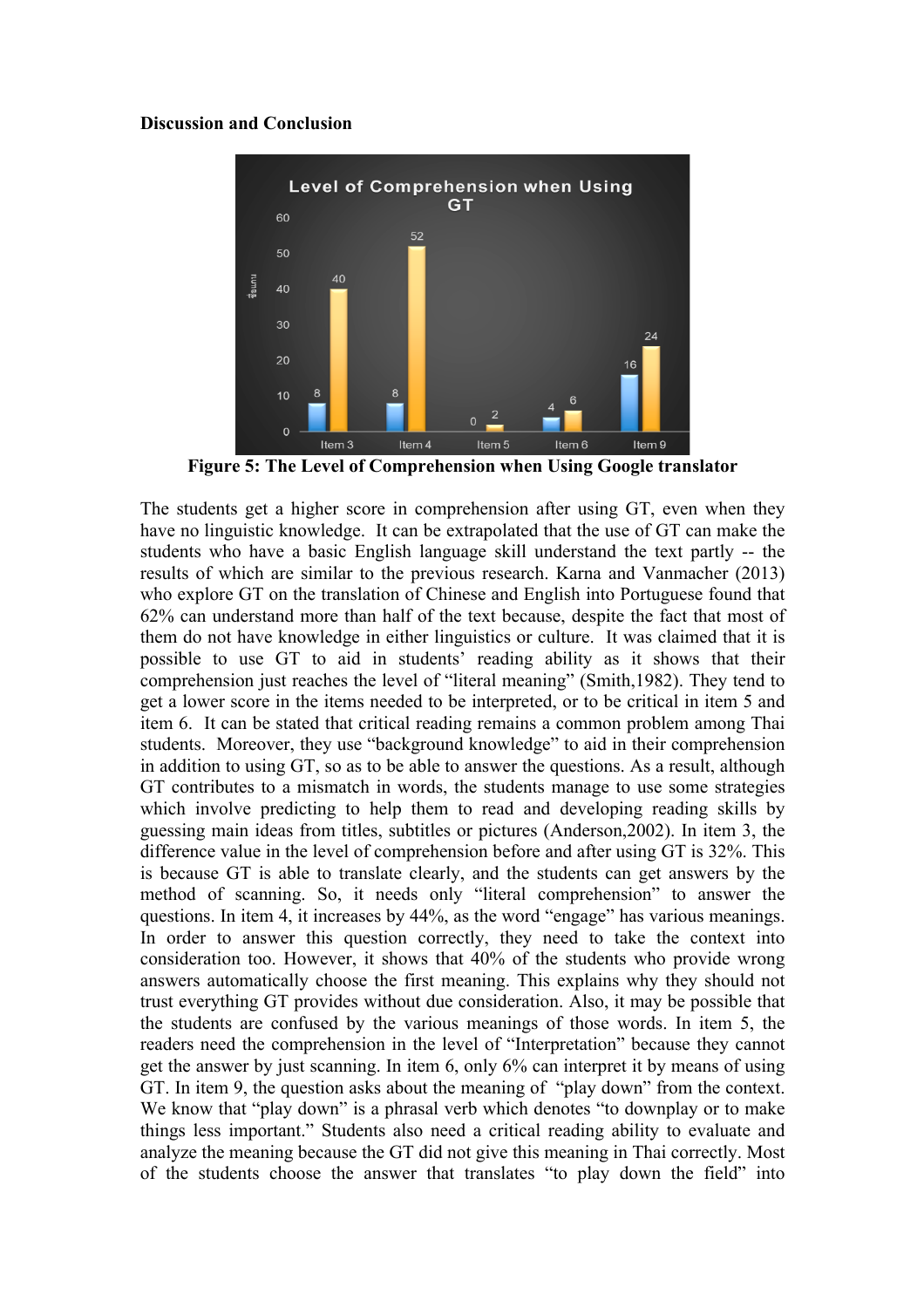"ลงเล่นในสนาม" literally without any consideration from the context given. as Coady (1997) stated that the phrasal verb has a completely unpredictable nature, which is very difficult to understand and memorize for non-English speakers. With regard to the reading strategies in each step, 50% of the students use reading strategies in the step of supervision, support, paraphrase, maintenance strategies of textual coherence, schema-oriented strategies and program usage strategies based on Anderson (1991), while using GT. However, it probably indicated that there is no exact indication of right or wrong for the students. However, it should also be noted that using the strategies efficiently is the most important thing necessary to achieve the goal in reading, and all steps of each of these strategies might work simultaneously, which cannot be divided as only one method (Anderson, 1991)

# **Implication**

Nonetheless, the Google Translator is not as perfect as human brains, and to learn any language is a time-consuming process. Therefore, the way we rely on the program is very beneficial to reinforce understanding, which enables them to get a rough translation in the first place. It is advisable that we use GT in the classroom to assist the non-proficient students, as it will prove useful for native English teachers who teach basic English skills. It is also helpful if we keep in mind that readers are not proficient. This is also to reduce the gap between advanced learners and basic learners, allowing them to know how to use the toolkit and catch any errors in a systematic manner. Also, being aware of how to improve their interpretation and critical reading along the way is necessary. As a general result, readers could partially understand the passage that was translated. Therefore, to support them to use the toolkit probably helps English readers with low reading skills to read more efficiently.

### **Recommendation**

It would be beneficial if we are able to create models and strategies for comparative reading while using GT in order to increase their vocabulary and reading comprehension – mostly by learning from its errors. Also, analyze the role of GT in basic skill teachers who need to use GT to support their reading comprehension of the specific journal in their own field. Also, in terms of the program itself, GT has the tendency to encounter problems when it comes to the translation of phrasal verbs, which needs to be improved in order to make the program even more beneficial and inclusive in the foreseeable future.